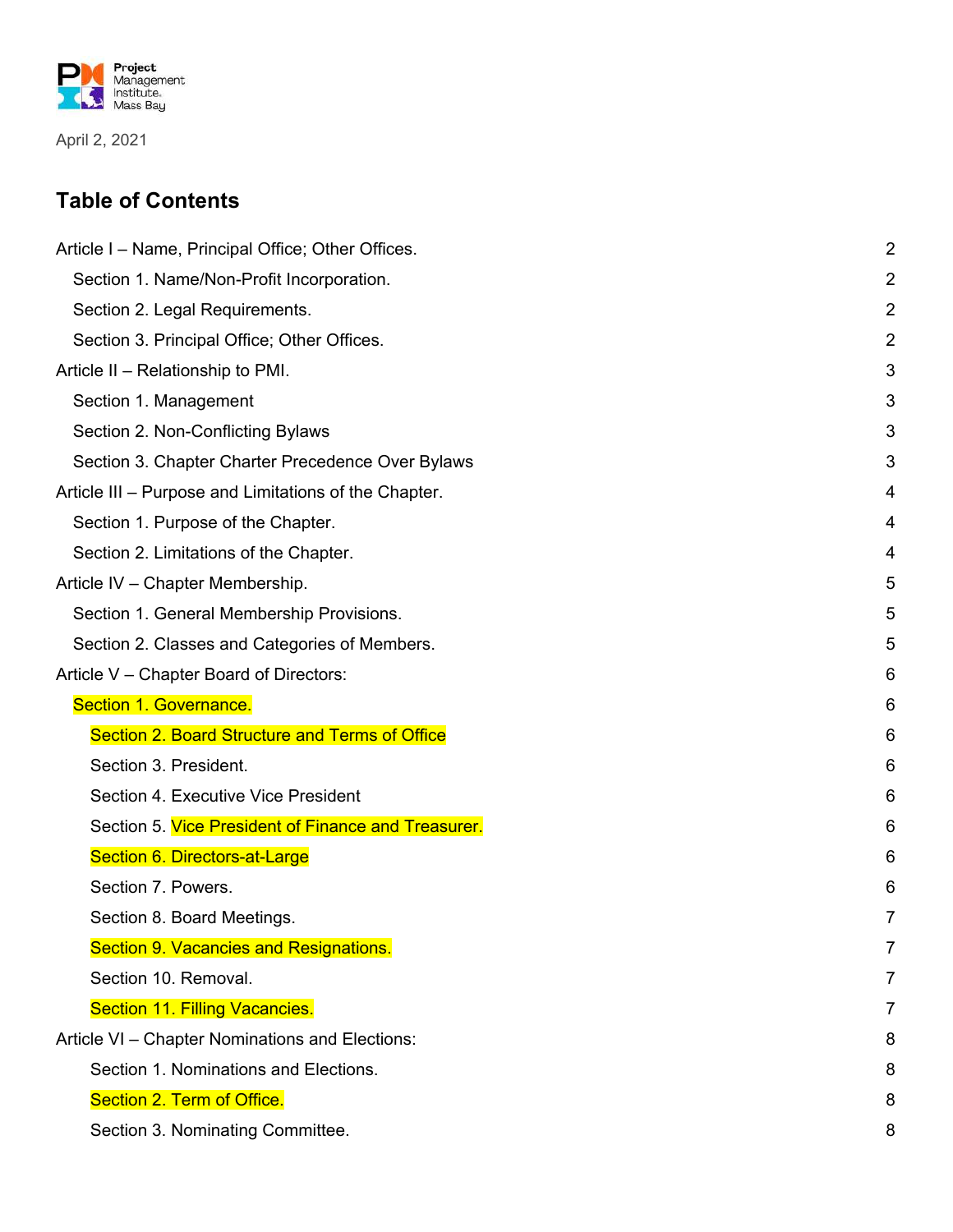| Section 4. Exclusions.                                                 | 8  |
|------------------------------------------------------------------------|----|
| Section 5: Election Funds and Resources.                               | 8  |
| Article VII - Chapter Committees:                                      | 9  |
| Section 1. Committee Establishment.                                    | 9  |
| Section 2. Committee Chairperson.                                      | 9  |
| Article VIII - Chapter Finance:                                        | 10 |
| Section 1. Fiscal Year.                                                | 10 |
| Section 2. Chapter Dues.                                               | 10 |
| Section 3. Policies and Procedures.                                    | 10 |
| Section 4. Collection of Dues.                                         | 10 |
| Article IX - Meetings of the Membership:                               | 11 |
| Section 1. Annual Meeting.                                             | 11 |
| Section 2. Special Meetings.                                           | 11 |
| Section 3. Notice of Annual Meeting.                                   | 11 |
| Section 4. Notice of Special Meetings.                                 | 11 |
| Section 5. Quorum.                                                     | 11 |
| Section 6. Meeting Procedures.                                         | 11 |
| Article X - Inurement and Conflict of Interest:                        | 12 |
| Section 1. Members.                                                    | 12 |
| Section 2. Officers, Directors, Committee Members and Representatives. | 12 |
| Section 3. Contracts.                                                  | 12 |
| Section 4. Actions of Representatives.                                 | 12 |
| Section 5. Disclosure.                                                 | 12 |
| Article XI - Indemnification:                                          | 13 |
| Section 1. Indemnification.                                            | 13 |
| Section 2. Qualification for Indemnification.                          | 13 |
| Section 3. Liability Insurance.                                        | 13 |
| Article XII- Amendments:                                               | 14 |
| Section 1. Voting on Amendments.                                       | 14 |
| Section 2. Proposals.                                                  | 14 |
| Section 3. Requirements.                                               | 14 |
| Article XIII - Dissolution:                                            | 15 |
| Section 1. Failure to Act per Bylaws.                                  | 15 |
| Section 2. Failure to Deliver Value.                                   | 15 |
| Section 3. Notification of Dissolution.                                | 15 |
| Section 4. Disbursement of Assets.                                     | 15 |
|                                                                        | 1  |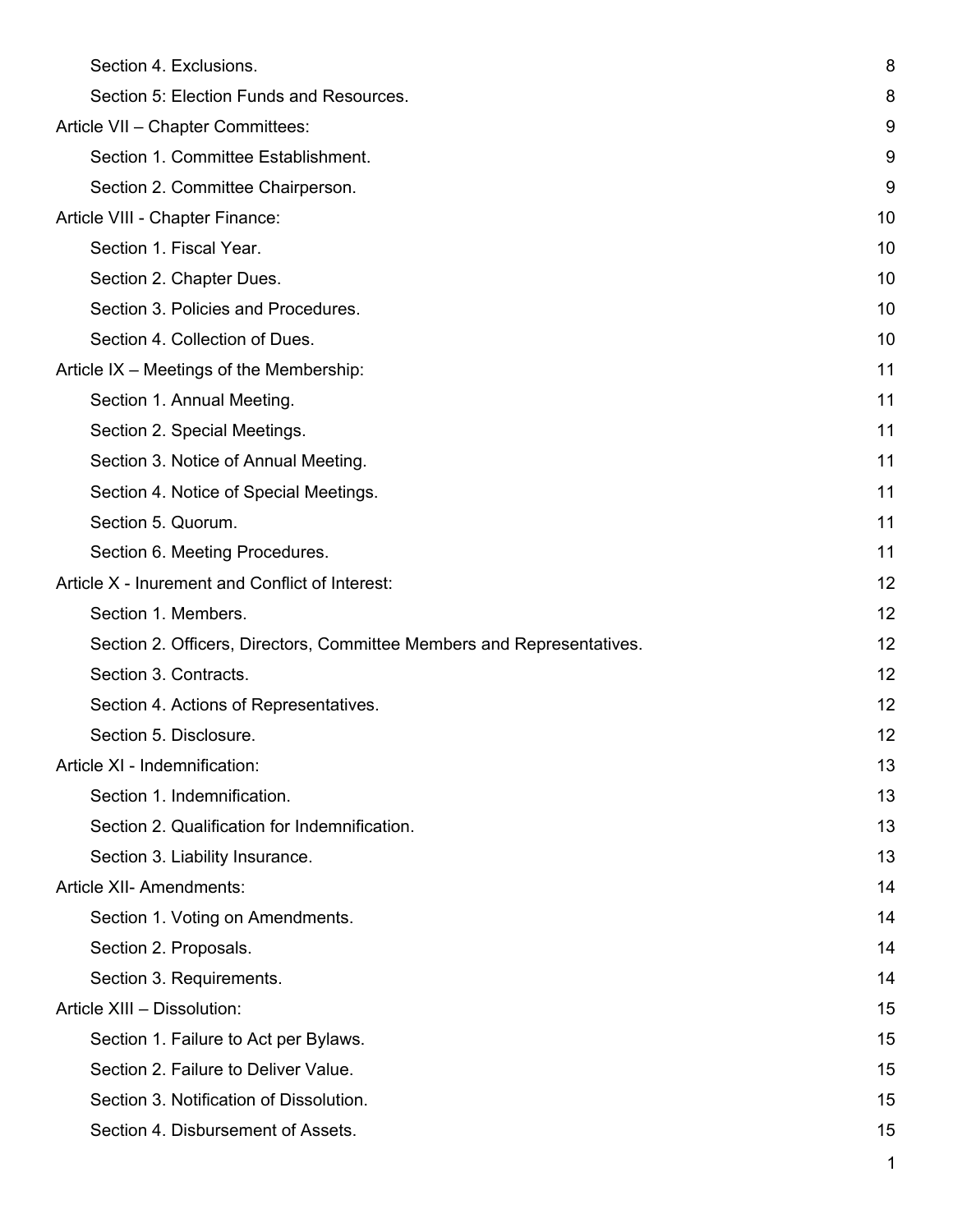# Article I – Name, Principal Office; Other Offices.

#### Section 1. Name/Non-Profit Incorporation.

This organization shall be called the Project Management Institute, Mass Bay Chapter (hereinafter "the Chapter"). This organization is a local chapter chartered by the Project Management Institute, Inc. (hereinafter "PMI®") and separately incorporated as a non-profit, tax exempt corporation (or equivalent) organized under the laws of the Commonwealth of Massachusetts. The Chapter shall be incorporated as a 501© (6) organization.

### Section 2. Legal Requirements.

The Chapter shall meet all legal requirements in the jurisdiction(s) in which the Chapter conducts business or is incorporated/registered.

### Section 3. Principal Office; Other Offices.

The principal office of the Chapter shall be located in Eastern New England, generally in the Greater Boston Metropolitan Area, Eastern and Central areas in the Commonwealth of Massachusetts. The Mass Bay Chapter may have other offices such as Branch offices as designated by the Mass Bay Chapter Board of Directors.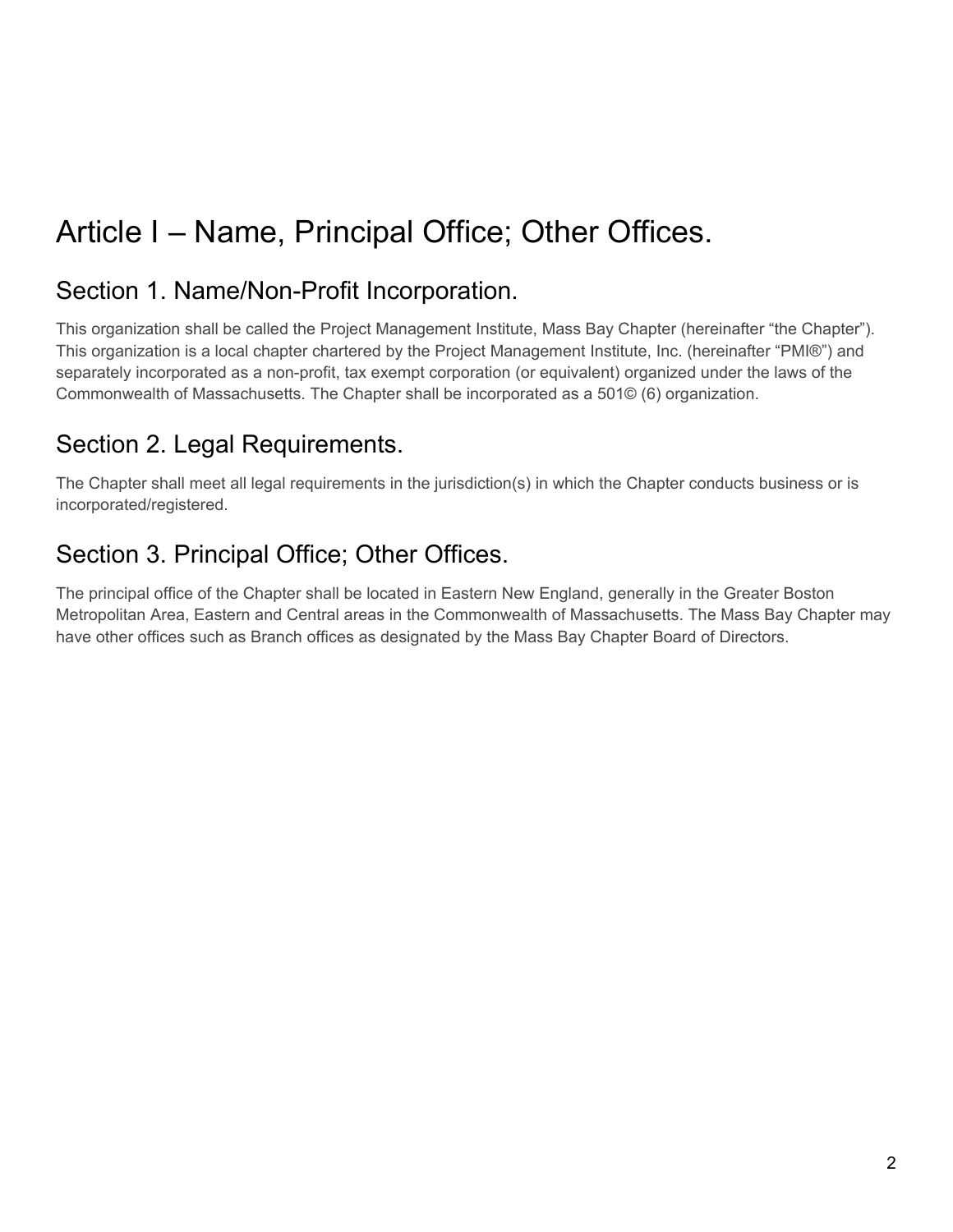# Article II – Relationship to PMI.

# Section 1. Management

The Chapter is responsible to the duly elected PMI® Board of Directors and is subject to all PMI® policies, procedures, rules and directives lawfully adopted.

# Section 2. Non-Conflicting Bylaws

The bylaws of the Chapter may not conflict with the current PMI's Bylaws and all policies, procedures, rules or directives established or authorized by PMI as well as with the Mass Bay Chapter's Charter with PMI.

# Section 3. Chapter Charter Precedence Over Bylaws

The terms of the Charter executed between the Chapter and PMI®, including all restrictions and prohibitions, shall take precedence over these Bylaws and other authority granted hereunder and in the event of a conflict between the terms of the Charter and the terms of these Bylaws, the Chapter shall be governed by and adhere to the terms of the Charter.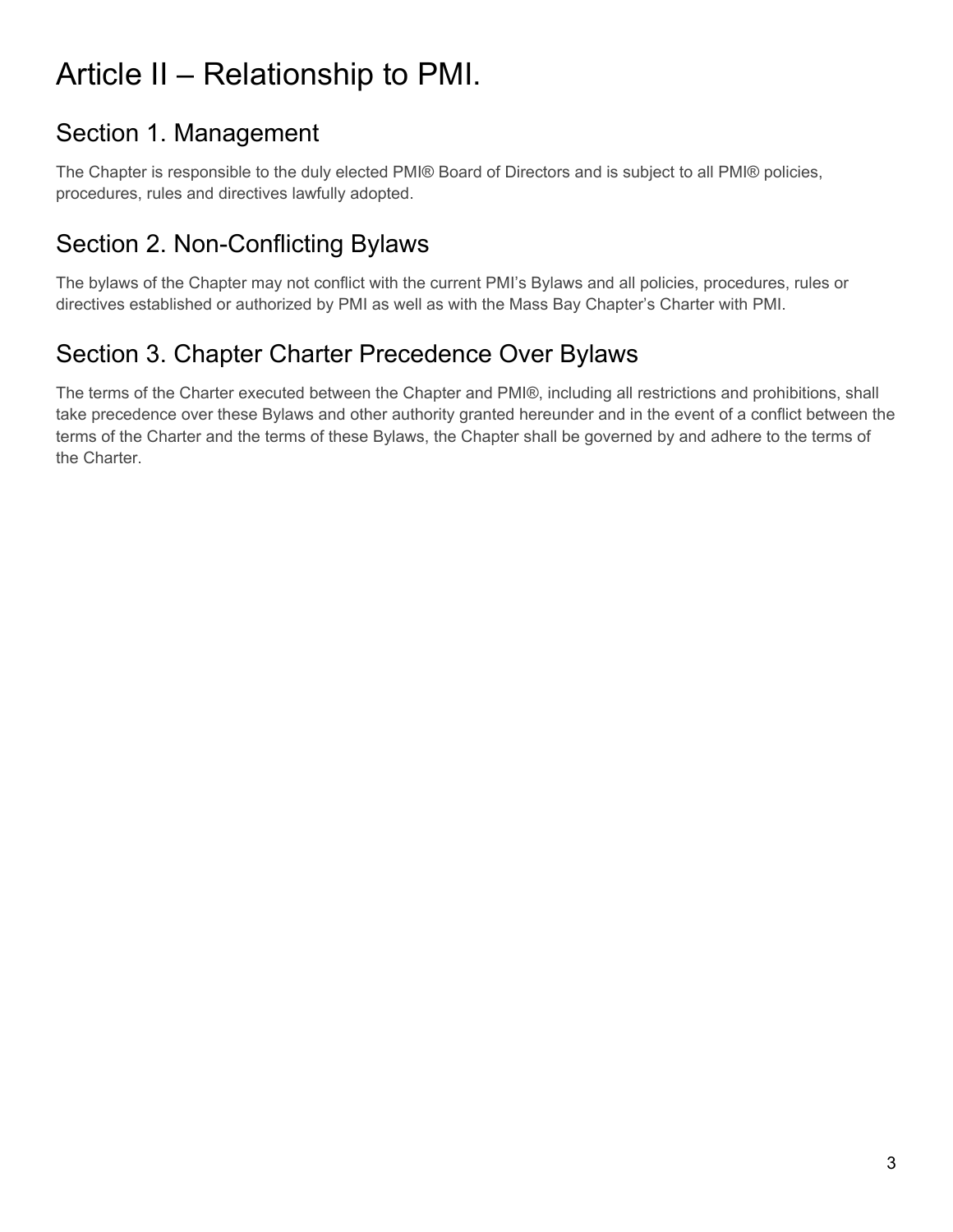# Article III – Purpose and Limitations of the Chapter.

# Section 1. Purpose of the Chapter.

- 1. General Purpose. The Chapter has been founded as a non-profit, tax exempt corporation (or equivalent) chartered by PMI®, and is dedicated to advancing the practice, science, and profession of project management in a conscious and proactive manner.
- 2. Specific Purposes. Consistent with the terms of the Charter executed between the Chapter and PMI and these Bylaws, the purposes of the Chapter shall include the following:
	- 1. Enhance the purposes of PMI® as set forth in the PMI® bylaws.
	- 2. Encourage and facilitate education, certification, and professionalism in project management.
	- 3. Provide a recognized forum for the free exchange, discussion and examination of problems, solutions, applications, and ideas related to the management of projects.
	- 4. Seek and foster regional cooperation with organizations and businesses, both public and private; provide a guiding influence which relates to project management and collaborate in matters of common interest and benefit.
	- 5. Identify and promote the fundamentals and evolution of project management, and advance the body of knowledge for managing projects successfully.
	- 6. Champion and foster PMI Code of Ethics and Professional Responsibility

# Section 2. Limitations of the Chapter.

- 1. General Limitations. The purposes and activities of the Chapter shall be subject to limitations set forth in the charter agreement, these Bylaws, and conducted consistently with Chapter Articles of Incorporation.
- 2. The membership database and listings provided by PMI to the Chapter may not be used for commercial purposes and may be used only for non-profit purposes directly related to the business of the Chapter, consistent with PMI policies and all applicable laws and regulations, including but not limited to those laws and regulations pertaining to privacy and use of personal information.
- 3. The officers and directors of the Chapter shall be solely accountable for the planning and operations of the Component, and shall perform their duties in accordance with the Component's governing documents; its Charter Agreement; PMI's Bylaws, policies, practices, procedures, and rules; and applicable law.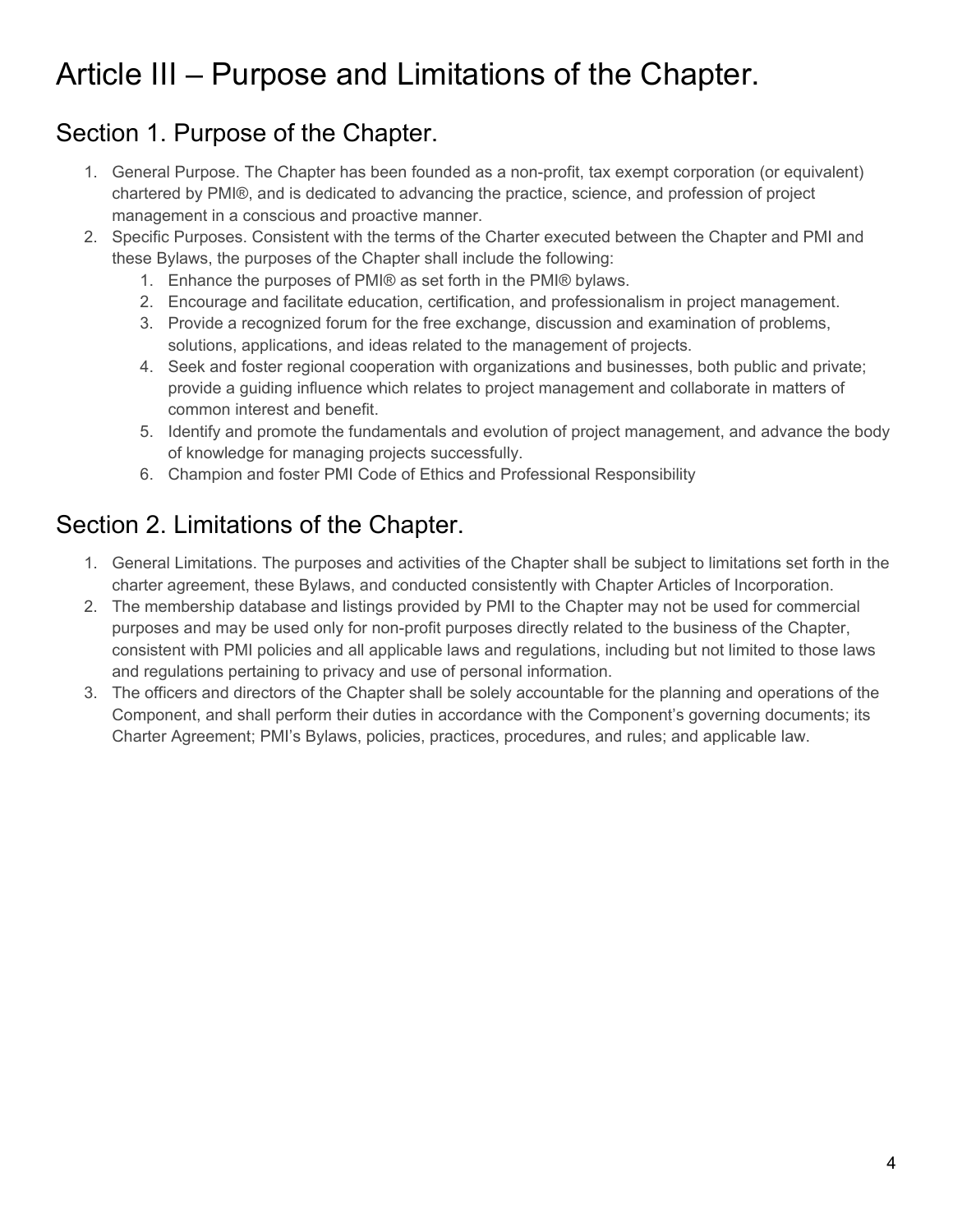# Article IV – Chapter Membership.

# Section 1. General Membership Provisions.

- 1. Membership in the Chapter requires membership in PMI®. The Chapter shall not accept as members any individuals who have not been accepted as PMI® members. Membership in this organization is voluntary and shall be open to any eligible person interested in furthering the purposes of the organization. Membership shall be open to all eligible persons without regard to race, creed, color, age, sex, marital status, national origin, religion, or physical or mental disability, gender, ethnicity, sexual orientation, ancestry, veteran's status, or background.
- 2. Members shall be governed by and abide by the PMI Bylaws and by the bylaws of the Chapter and all policies, procedures, rules and directives lawfully made thereunder, including but not limited to the PMI Code of Conduct.
- 3. All members shall pay the required PMI and Chapter membership dues to PMI and in the event that a member resigns, or their membership is revoked for just cause, membership dues shall not be refunded by PMI or the Chapter.
- 4. Membership in the Chapter shall terminate upon the member's resignation, failure to pay dues or expulsion from membership for just cause.
- 5. Members who fail to pay the required dues when due shall be delinquent for a period of one (1) month and their names removed from the official membership list of the Chapter. A delinquent member may be reinstated by payment in full of all unpaid dues for PMI and the Chapter to PMI within such one-month delinquent period.
- 6. Upon termination of membership in the Chapter, the member shall forfeit any and all rights and privileges of membership.
- 7. Members in Good Standing can vote and hold office. "Members in Good Standing" shall be defined as Chapter Members who have paid both PMI® and Chapter dues and appear on the PMI® Member list. In the event dues have been paid but not posted, the member must provide verification from PMI® that dues have been received in order to be considered a Member in Good Standing.

# Section 2. Classes and Categories of Members.

The Chapter shall not create its own membership categories. PMI Component membership categories shall be consistent with PMI membership categories.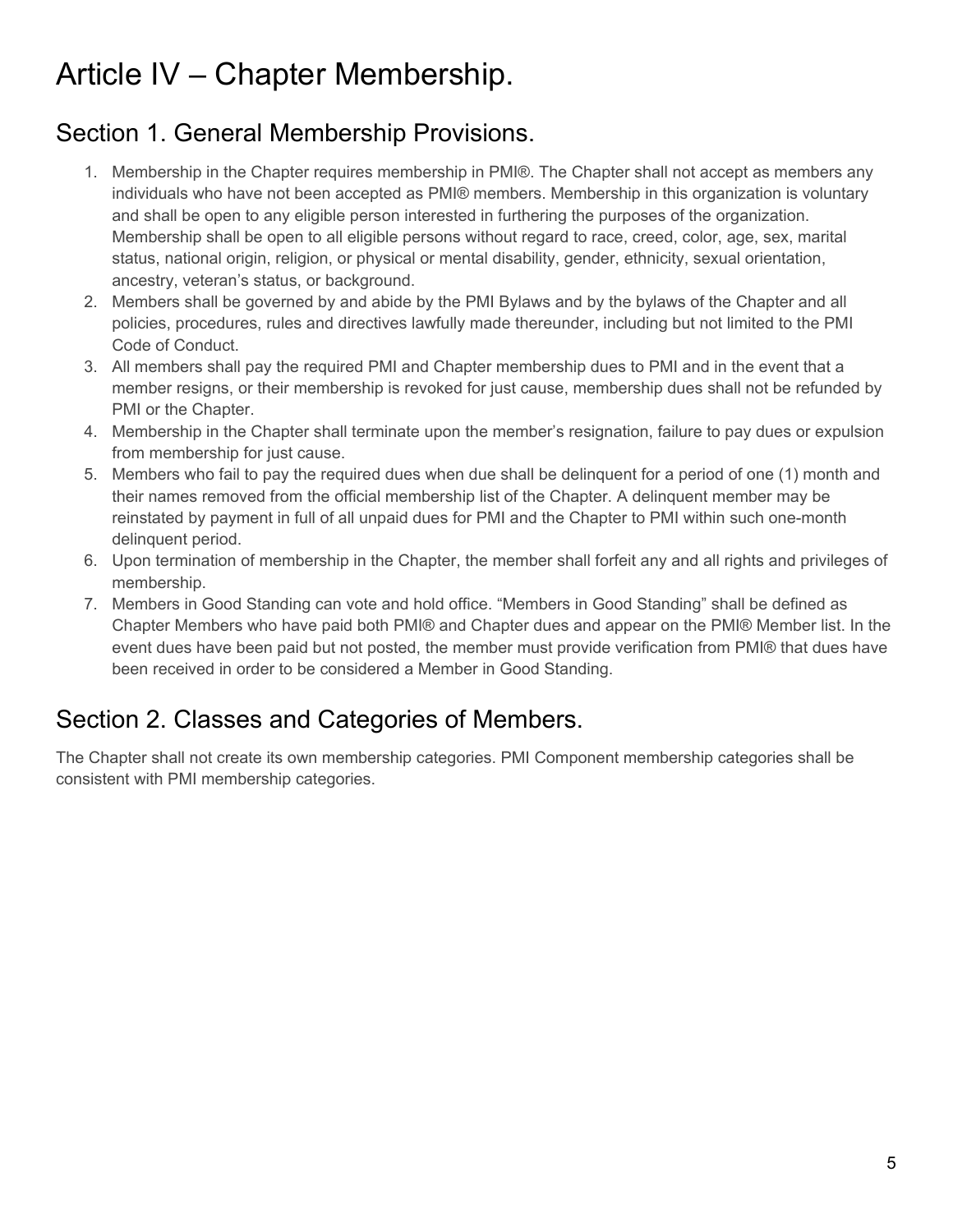# Article V – Chapter Board of Directors:

#### Section 1. Governance.

The Mass Bay Chapter shall be governed by a Board of Directors ("Board" or "Directors") which shall consist of a minimum of seven (7) and a maximum of eleven (11) voting board members. Three (3) of these shall be appointed and serve as Officers of the Chapter consistent with the requirements of Article V, Sections 3 through 5 below. The Board shall be responsible for carrying out the purposes and objectives of the chapter.

#### Section 2. Board Structure and Terms of Office

The Board shall consist of the Directors of the PMI Mass Bay Chapter elected by the membership and shall be members in good standing of PMI® and of the PMI Mass Bay Chapter. Terms of office for all Directors shall be two (2) years and no more than six (6) consecutive terms on the Board in general. These positions are staggered so that approximately one-half of the Board are to be elected each year.

# Section 3. President.

The President is an Officer and shall be the chief executive officer for the Chapter and of the Board and shall perform such duties as are customary for presiding officers, including making all required appointments with the approval of the Board. The President shall also serve as a member ex-officio with the right to participate and vote on all committees except the Nominating Committee.

# Section 4. Executive Vice President

The Executive Vice President is an Officer and shall be responsible for the daily and on-going operations as directed by the Board through the President of the Chapter. The Executive Vice President will also serve as Secretary and Clerk of Record for the Chapter's Incorporation with the Commonwealth of Massachusetts responsible for keeping the records of all business meetings of the Chapter and meetings of the Board. The Executive Vice President shall preside over meetings when the President is unavailable.

### Section 5. Vice President of Finance and Treasurer.

The Vice President of Finance and Treasurer is an Officer and shall oversee the management of PMI Mass Bay records and finances.

# Section 6. Directors-at-Large

The duties and authority of Directors-at-Large (exact number determined by Special Resolution, as per Section 1 of this Article, are defined in the Chapter's Board Structure, Nominations, Elections, and Meetings Policy.

### Section 7. Powers.

The Board shall exercise all powers of the Mass Bay Chapter, except as specifically prohibited by these bylaws, the PMI Bylaws and policies, its charter with PMI, and the laws of the Commonwealth of Massachusetts. The Board shall be authorized to adopt and publish such policies, procedures and rules as may be necessary and consistent with these bylaws and PMI Bylaws and policies, and to exercise authority over all Chapter business and funds.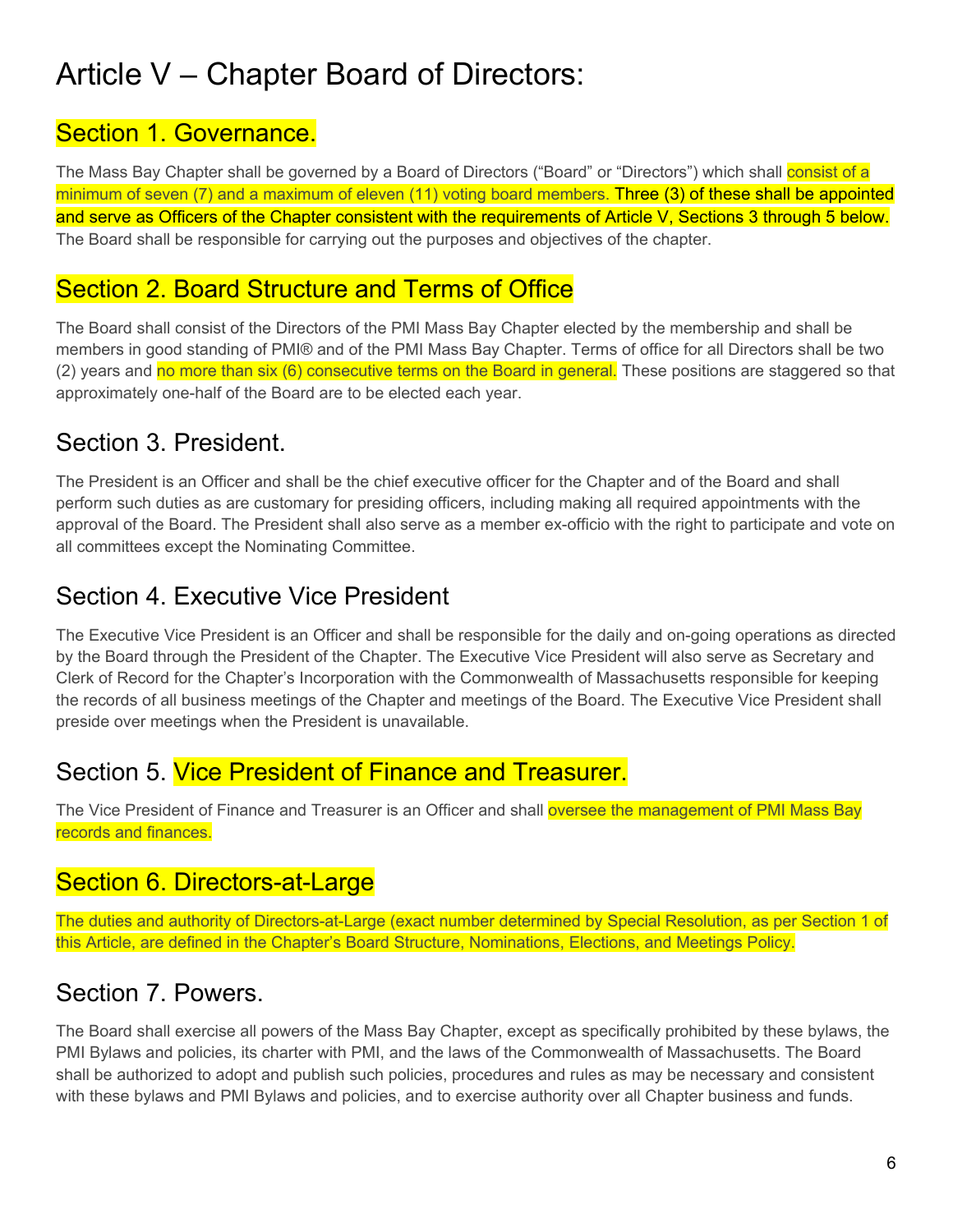### Section 8. Board Meetings.

The Board shall meet at the call of the President, or at the written request of three (3) members of the Board directed to the Secretary and Clerk of record. A quorum shall consist of no less than one-half of the voting members of the Board at any given time. Each officer shall be entitled to one (1) vote and may take part and vote in person or via teleconference. At its discretion, the Board may conduct its business by teleconference, facsimile, or other legally acceptable means. Meetings shall be conducted in accordance with parliamentary procedures determined by the Board.

#### Section 9. Vacancies and Resignations.

The Board of Directors may declare an officer or non-officer position to be vacant where an officer or non-officer ceases to be a member in good standing of PMI or of the Chapter by reason of non-payment of dues, or where the officer or non-officer fails to request to be excused from either two (2) consecutive Board meetings or three (3) Board meetings throughout the program year. An officer or non-officer may resign by submitting written notice to the President or Executive Vice President. Unless another time is specified in the notice or determined by the Board, the resignation shall be effective upon receipt by the Board of the written notice.

#### Section 10. Removal.

An officer or non-officer may be removed from office for just cause in connection with the affairs of the organization by a two-thirds (2/3) vote of the members present and in person at an official meeting of the membership, or by a two-thirds (2/3) vote of the voting members of the Board.

### Section 11. Filling Vacancies.

If any officer or non-officer position becomes vacant, the Board may appoint a successor to fill the office for the unexpired portion of the term for the vacant position. In the event the President is unable or unwilling to complete the current term of office, the Executive Vice President shall assume the duties and office of the presiding officer for the remainder of the term. The Board may call for a special election by the chapter's membership to fill any vacant position.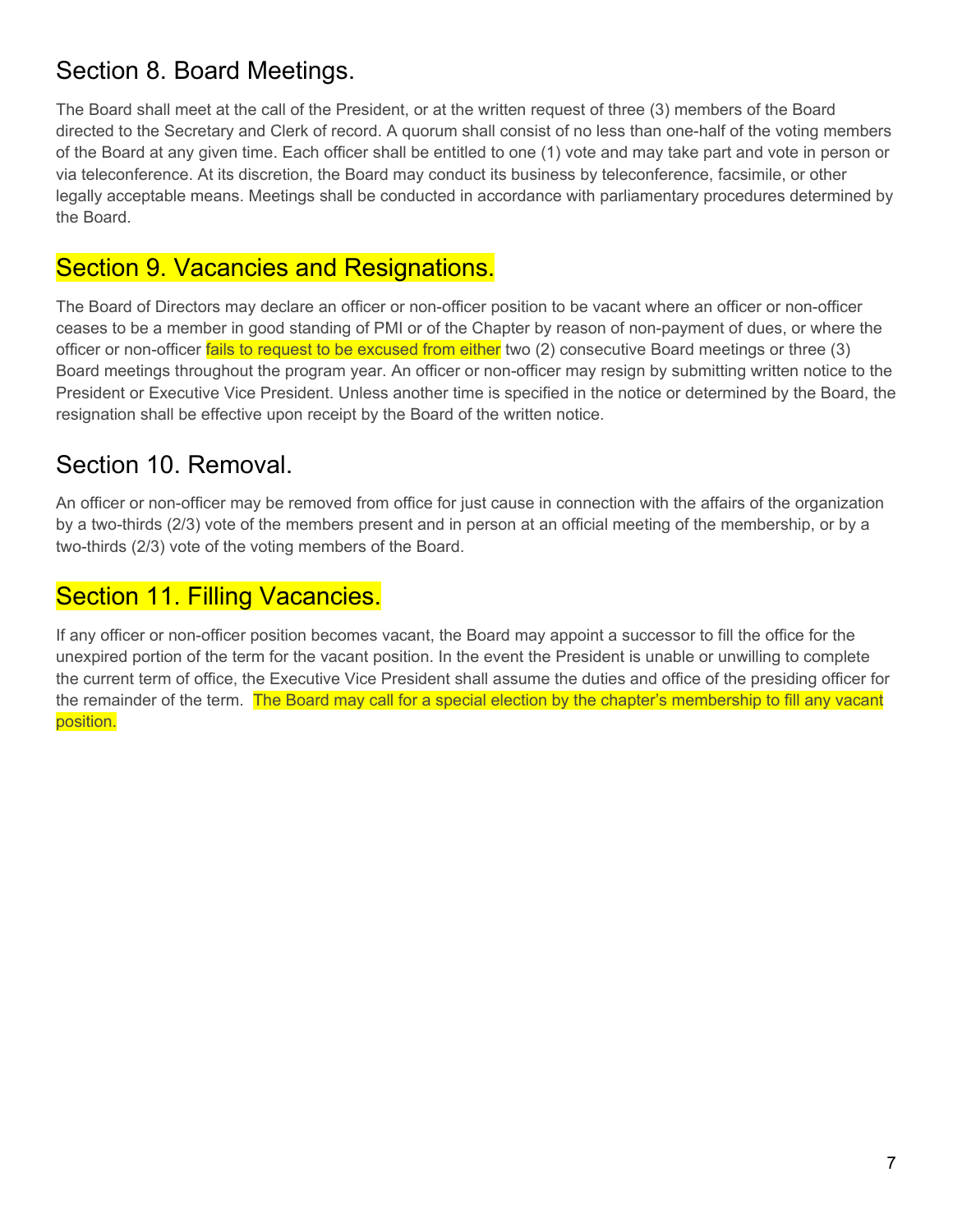# Article VI – Chapter Nominations and Elections:

### Section 1. Nominations and Elections.

The nomination and election of officers and directors shall be conducted annually in accordance with the terms of office specified in Article IV, Section 1 and Article V, Section 2. All voting members in good standing of the Chapter shall have the right to vote in the election. Discrimination in election and nomination procedures on the basis of race, color, creed, gender, age, marital status, national origin, religion, physical or mental disability, gender, ethnicity, sexual orientation, ancestry, veteran's status, background or unlawful purpose is prohibited.

### Section 2. Term of Office.

Candidates who are elected shall take office on the first day of January following their election and shall hold office for the duration of their terms or until their successors have been elected and qualified.

### Section 3. Nominating Committee.

A Nominating Committee shall prepare a slate containing nominees for each Board position and shall determine the eligibility and willingness of each nominee to stand for election. Candidates for Board positions may also be nominated by petition process established by the Nominating Committee or the Board. Elections shall be conducted by electronic vote in compliance with the legal jurisdiction. The candidate who receives a majority of votes cast for each office shall be elected. Ballots shall be counted by the Nominating Committee or by tellers designated by the Board.

#### Section 4. Exclusions.

No current member of the Nominating Committee shall be included in the slate of nominees prepared by the Committee.

# Section 5: Election Funds and Resources.

In accordance with PMI policies, practices, procedures, rules and directives, no funds or resources of PMI or the Component may be used to support the election of any candidate or group of candidates for PMI, Component, or public office. No other type of organized electioneering, communications, fund-raising or other organized activity on behalf of a candidate shall be permitted. The Component Nominating Committee, or other applicable body designated by the Component, will be the sole distributor(s) of all election materials for Component elected positions.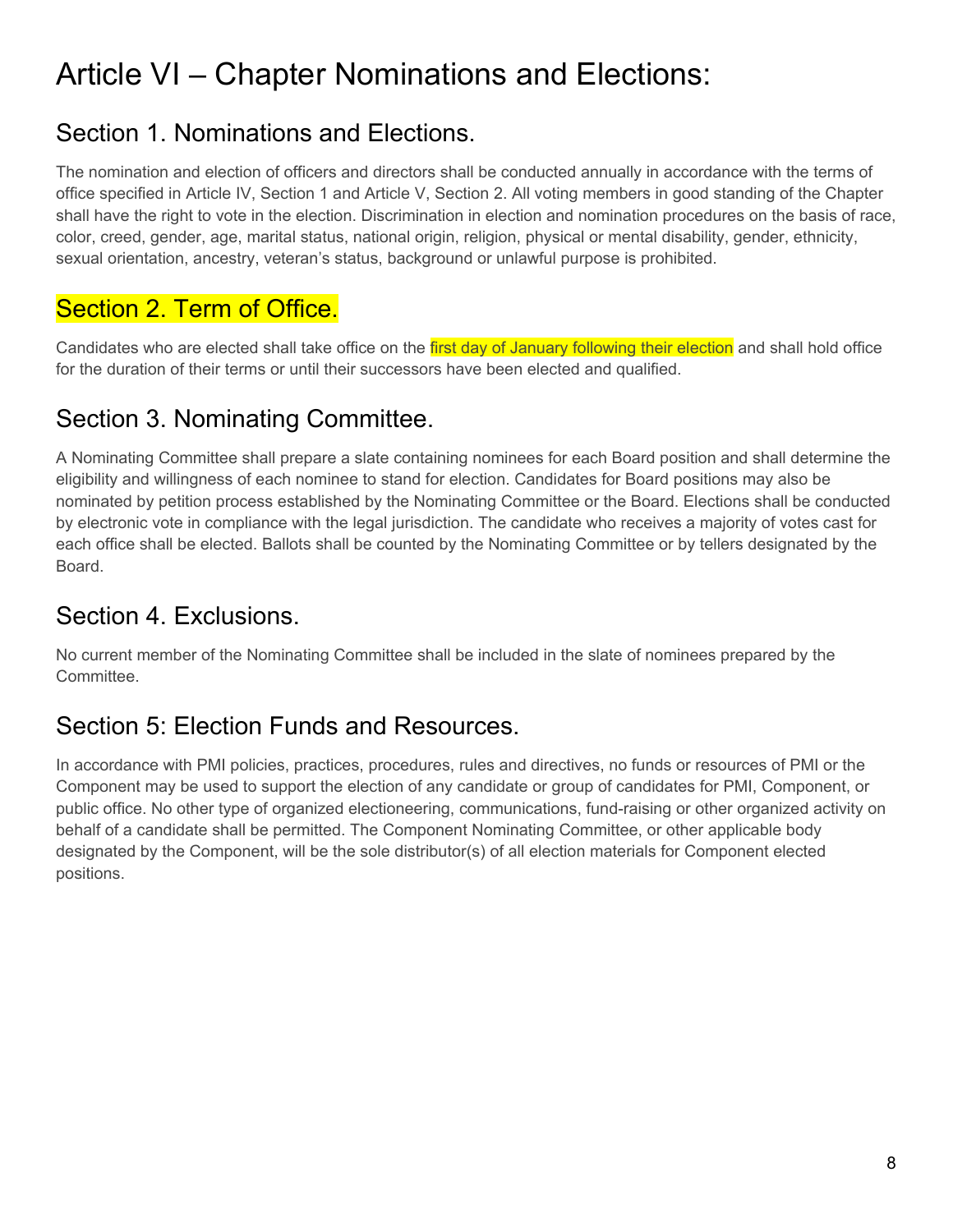# Article VII – Chapter Committees:

## Section 1. Committee Establishment.

The Board may authorize the establishment of standing or temporary committees to advance the purposes of the organization. The Board shall establish a charter for each committee, which defines its purpose, authority, and outcomes. Committees are responsible to the Board. Committee members shall be appointed from the membership of the organization. The Chapter Officers and/or Directors can serve on the Chapter Committees unless it is specifically restricted by the Bylaws.

# Section 2. Committee Chairperson.

A chairperson for each committee shall be appointed by the President with the approval of the Board.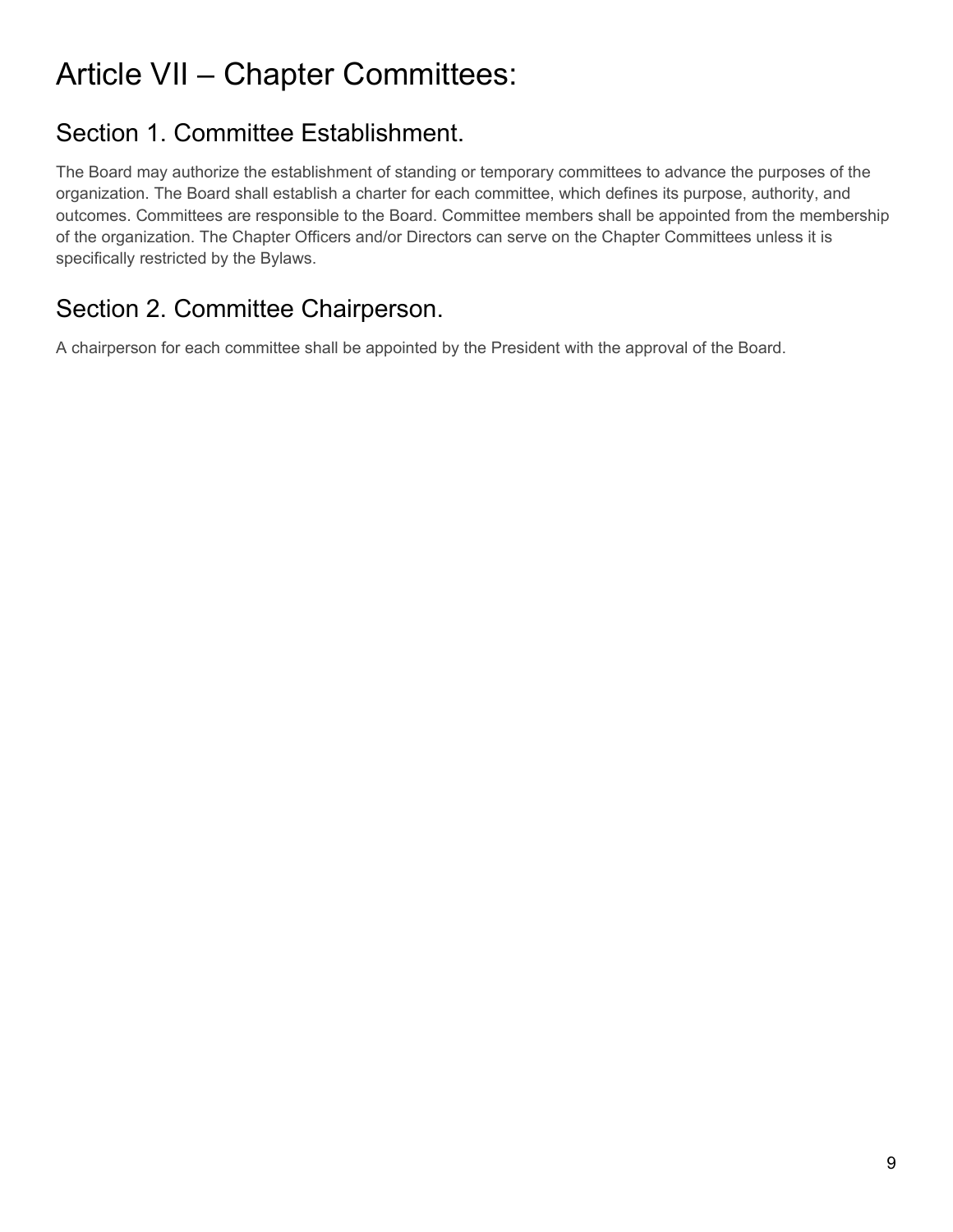# Article VIII - Chapter Finance:

# Section 1. Fiscal Year.

The fiscal year of the Chapter shall be from 1 January to 31 December.

### Section 2. Chapter Dues.

Chapter annual membership dues shall be set by the Chapter's Board and communicated to PMI in accordance with policies and procedures established by PMI.

### Section 3. Policies and Procedures.

The Chapter Board shall establish policies and procedures to govern the management of its finances and shall submit required tax filings to appropriate government authorities.

### Section 4. Collection of Dues.

All dues billings, dues collections and dues disbursements shall be performed by PMI.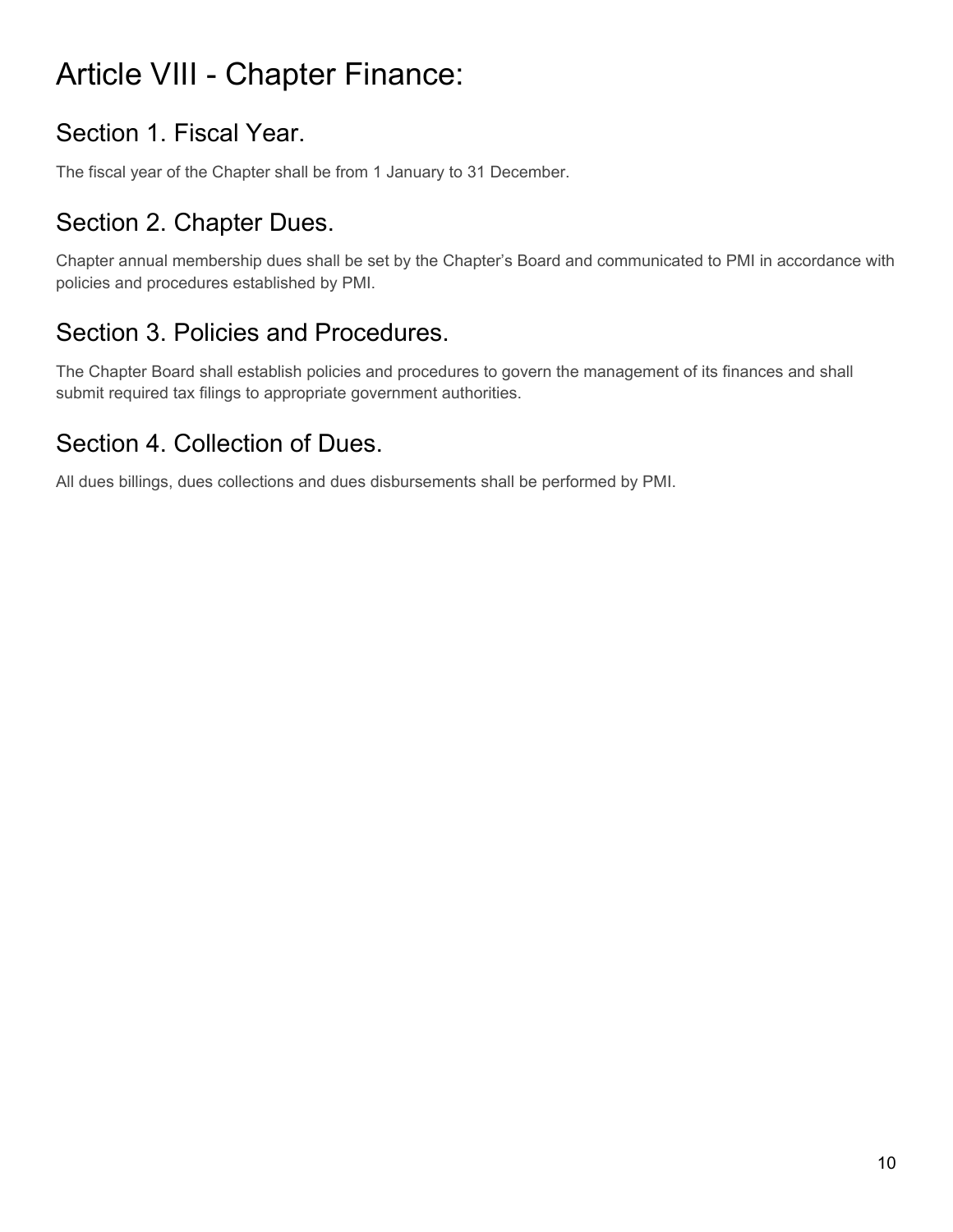# Article IX – Meetings of the Membership:

# Section 1. Annual Meeting.

An annual meeting of the membership shall be held at a date and location to be determined by the Board.

### Section 2. Special Meetings.

Special meetings of the membership may be called by the President, by a majority of the Board, or by petition of ten percent (10%) of the voting membership directed to the President.

### Section 3. Notice of Annual Meeting.

Notice of all annual meetings shall be sent by the Board to all members at least 45 days in advance of the meeting. Action at such meetings shall be limited to those agenda items contained in the notice of the meeting.

# Section 4. Notice of Special Meetings.

Notice of all special meetings shall be sent by the Board in advance to those who will participate. The notice should indicate the time and place of the meeting and include the proposed agenda. Action at such meetings shall be limited to those agenda items contained in the notice of the meeting.

# Section 5. Quorum.

Quorum at all annual and special meetings of the Chapter shall be a minimum of five percent (5%) of those members in good standing, present and in person.

# Section 6. Meeting Procedures.

All meetings shall be conducted according to parliamentary procedures determined by the Board.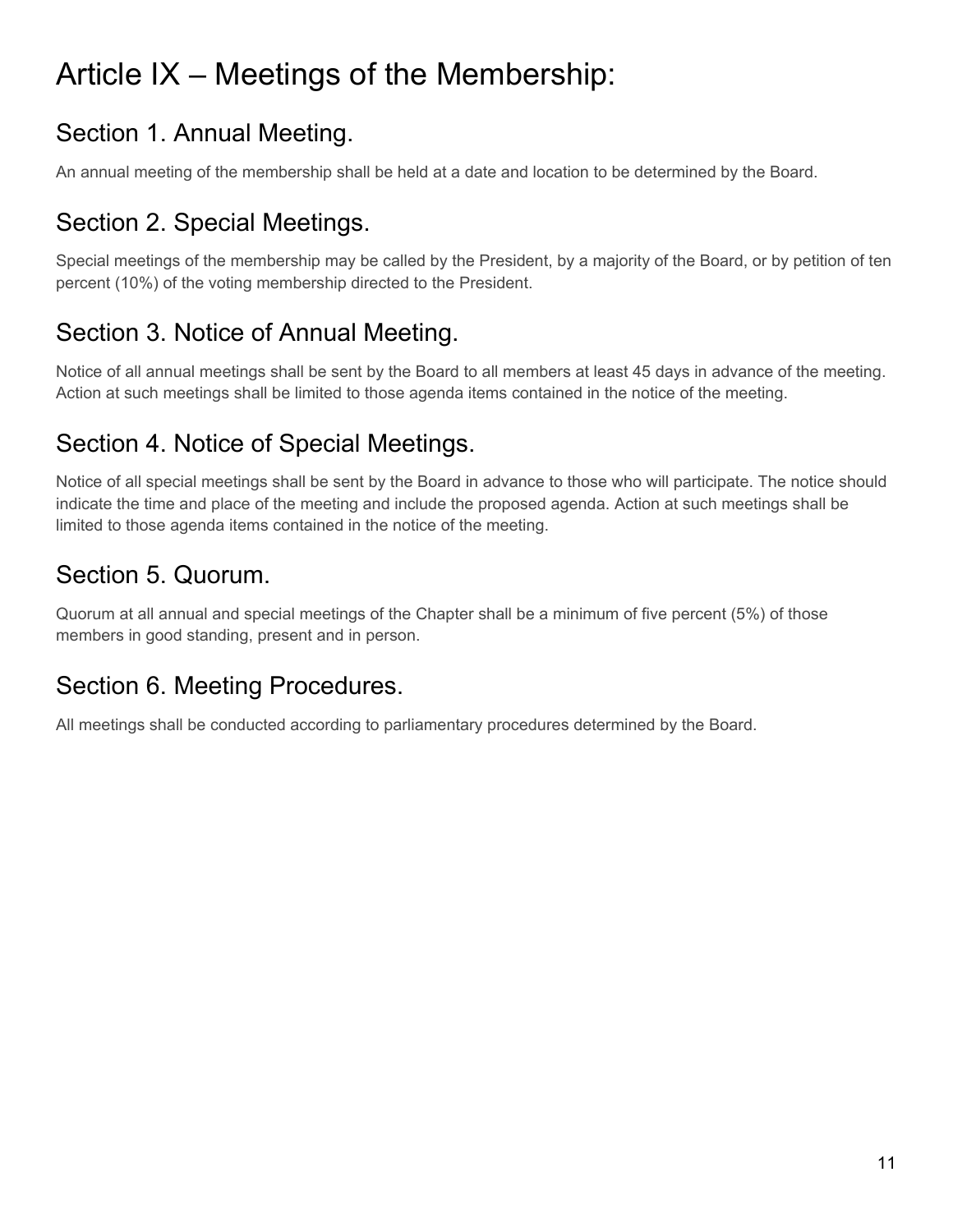# Article X - Inurement and Conflict of Interest:

# Section 1. Members.

No member of the Chapter shall receive any pecuniary gain, benefit or profit, incidental or otherwise, from the activities, financial accounts and resources of the Chapter, except as otherwise provided in these bylaws.

### Section 2. Officers, Directors, Committee Members and Representatives.

No officer, director, appointed committee member or authorized representative of the Chapter shall receive any compensation, or other tangible or financial benefit for service on the Board. However, the Board may authorize payment by the Chapter of actual and reasonable expenses incurred by an officer, director, committee member or authorized representative regarding attendance at Board meetings and other approved activities.

### Section 3. Contracts.

Chapter may engage in contracts or transactions with members, elected officers or directors of the Board, appointed committee members or authorized representatives of Chapter and any corporation, partnership, association or other organization in which one or more of Chapter's directors, officers, appointed committee members or authorized representatives are: directors or officers, have a financial interest in, or are employed by the other organization, provided the following conditions are met:

- 1. the facts regarding the relationship or interest as they relate to the contract or transaction are disclosed to the board of directors prior to commencement of any such contract or transaction;
- 2. the board in good faith authorizes the contract or transaction by a majority vote of the directors who do not have an interest in the transaction or contract;
- 3. the contract or transaction is fair to Chapter and complies with the laws and regulations of the applicable jurisdiction in which Chapter is incorporated or registered at the time the contract or transaction is authorized, approved, or ratified by the board of directors.

# Section 4. Actions of Representatives.

All officers, directors, appointed committee members and authorized representatives of the Chapter shall act in an independent manner consistent with their obligations to the Chapter and applicable law, regardless of any other affiliations, memberships, or positions.

# Section 5. Disclosure.

All officers, directors, appointed committee members and authorized representatives shall disclose any interest or affiliation they may have with any entity or individual with which the Chapter has entered, or may enter, into contracts, agreements, or any other business transaction, and shall refrain from voting on, or influencing the consideration of, such matters.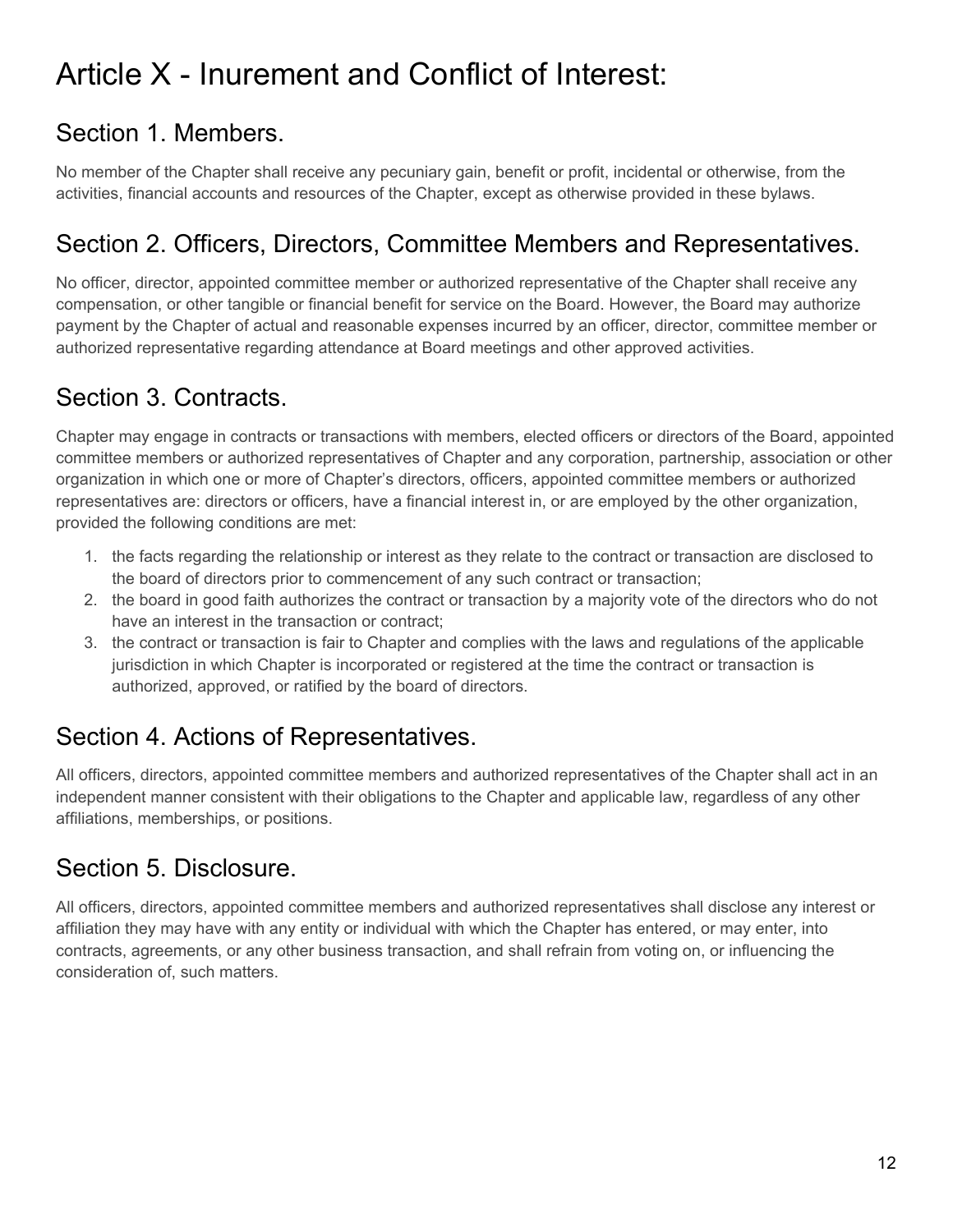# Article XI - Indemnification:

# Section 1. Indemnification.

In the event that any person who is or was an officer, director, committee member, or authorized representative of the Chapter, acting in good faith and in a manner reasonably believed to be in the best interests of the Chapter, has been made party, or is threatened to be made a party, to any civil, criminal, administrative, or investigative action or proceeding (other than an action or proceeding by or in the right of the corporation), such representative may be indemnified against reasonable expenses and liabilities, including attorney fees, actually and reasonably incurred, judgments, fines and amounts paid in settlement in connection with such action or proceeding to the fullest extent permitted by the jurisdiction in which the organization is incorporated. Where the representative has been successful in defending the action, indemnification is mandatory.

### Section 2. Qualification for Indemnification.

Unless ordered by a court, discretionary indemnification of any representative shall be approved and granted only when consistent with the requirements of applicable law, and upon a determination that indemnification of the representative is proper in the circumstances because the representative has met the applicable standard of conduct required by law and in these bylaws.

### Section 3. Liability Insurance.

To the extent permitted by applicable law, the Chapter may purchase and maintain liability insurance on behalf of any person who is or was a director, officer, employee, trustee, agent or authorized representative of the Chapter, or is or was serving at the request of the Chapter as a director, officer, employee, trustee, agent or representative of another corporation, domestic or foreign, non-profit or for-profit, partnership, joint venture, trust or other enterprise.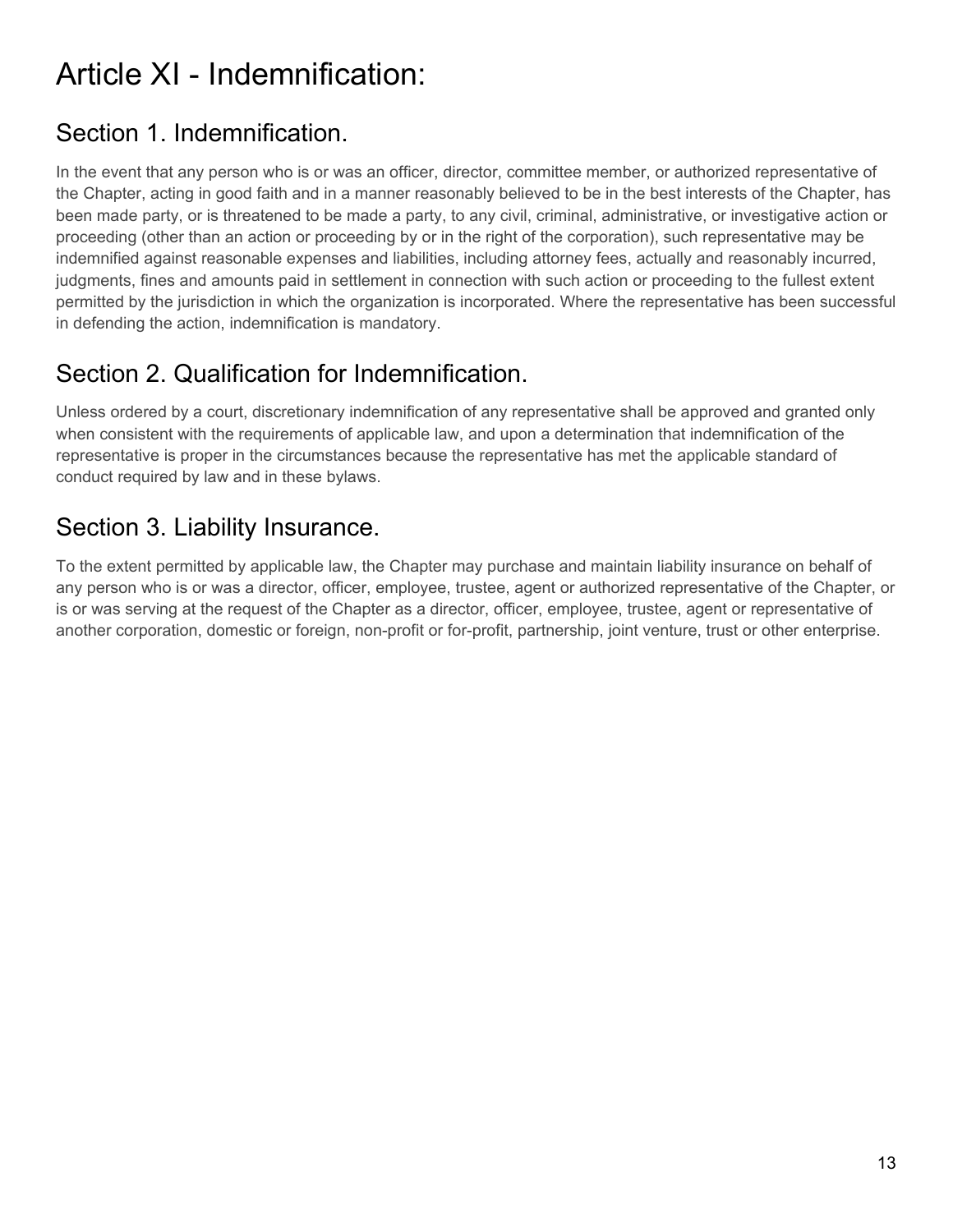# Article XII- Amendments:

# Section 1. Voting on Amendments.

These bylaws may be amended by a two-thirds (2/3) vote of the voting membership in good standing voting by electronic ballot, present at an annual meeting of the Chapter duly called and regularly held; or by a two-thirds (2/3) vote of the voting membership in good standing voting by electronic ballot returned within thirty (30) days of the date by which members can reasonably be presumed to have received the ballot. Notice of proposed changes shall be sent in writing to the membership at least thirty (30) days before such meeting or vote.

# Section 2. Proposals.

Amendments may be proposed by the Board on its own initiative, or upon petition by ten percent (10%) of the voting members in good standing addressed to the Board. All such proposed amendments shall be presented by the Board with or without recommendation.

#### Section 3. Requirements.

All amendments must be consistent with PMI's Bylaws and the policies, procedures, rules and directives established by the PMI Board of Directors, as well as with the Chapter's Charter with PMI.